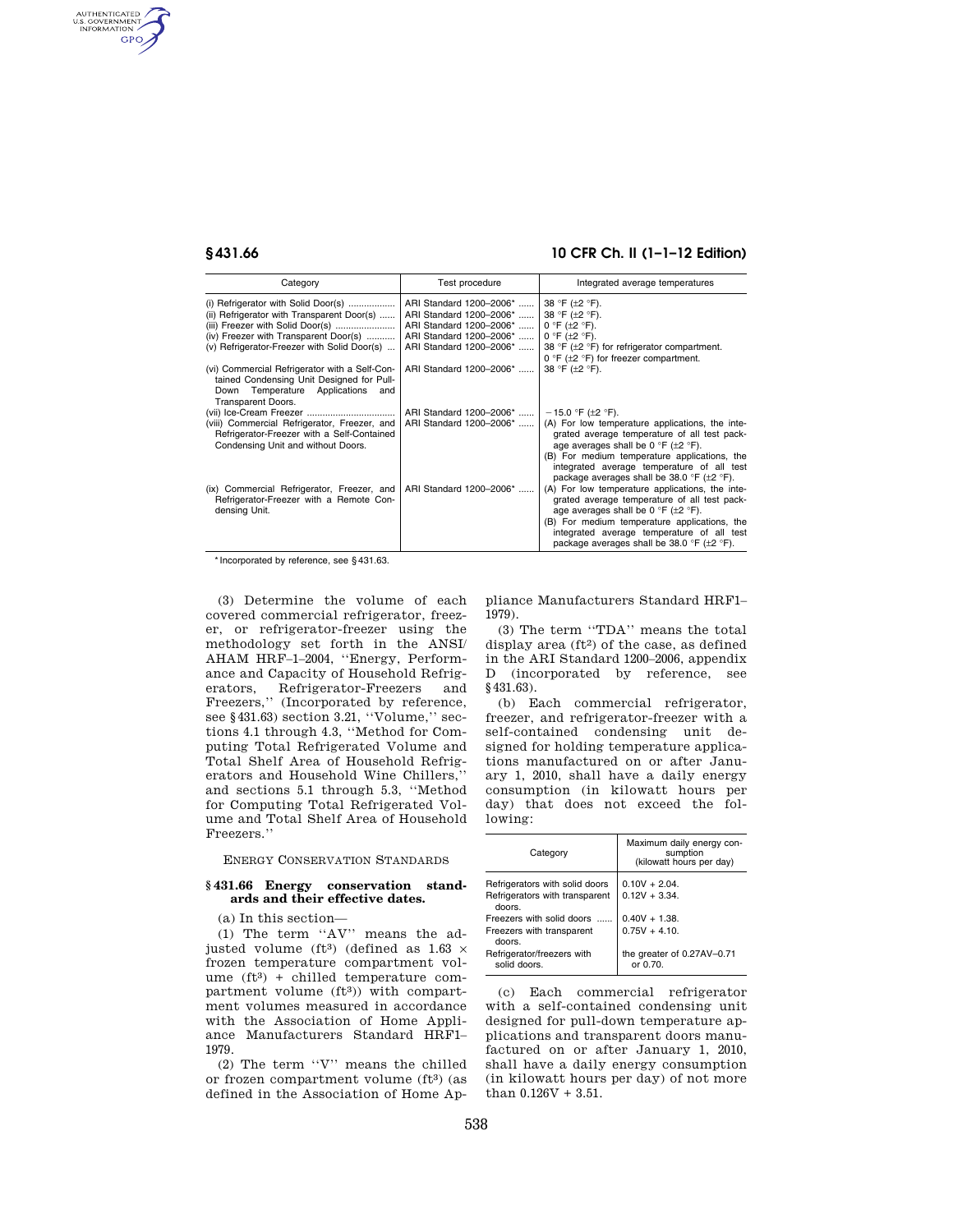# **Department of Energy § 431.66**

(d) Each commercial refrigerator, freezer, and refrigerator-freezer with a self-contained condensing unit and without doors; commercial refrigerator, freezer, and refrigerator-freezer with a remote condensing unit; and commercial ice-cream freezer manufactured on or after January 1, 2012, shall have a daily energy consumption (in kilowatt hours per day) that does not exceed the levels specified:

(1) For equipment other than hybrid equipment, refrigerator-freezers or wedge cases:

| Equipment category                                                                      | Condensing unit<br>configuration | Equipment<br>family                                                                                                                          | Rating<br>temp.<br>(°F)                                      | Operating<br>temp.<br>(°F)                                               | Equipment<br>class<br>designation*                                                                       | Maximum daily en-<br>ergy consumption<br>(kWh/day)                                                                                                                                       |
|-----------------------------------------------------------------------------------------|----------------------------------|----------------------------------------------------------------------------------------------------------------------------------------------|--------------------------------------------------------------|--------------------------------------------------------------------------|----------------------------------------------------------------------------------------------------------|------------------------------------------------------------------------------------------------------------------------------------------------------------------------------------------|
| <b>Remote Condensing</b><br>Commercial Refrig-<br>erators and Commer-<br>cial Freezers. | Remote (RC)                      | Vertical Open<br>(VOP).                                                                                                                      | 38 (M)<br>0(L)                                               | $\geq$ 32<br>$32$                                                        | VOP.RC.M<br><b>VOP.RC.L </b>                                                                             | $0.82 \times TDA + 4.07$<br>$2.27 \times TDA + 6.85$                                                                                                                                     |
|                                                                                         |                                  | Semivertical<br>Open (SVO).<br>Horizontal Open<br>(HZO).<br><b>Vertical Closed</b><br>Transparent                                            | 38 (M)<br>0(L)<br>38 (M)<br>0(L)<br>38 (M)<br>0(L)           | $\geq 32$<br>$32$<br>$\geq$ 32<br>$32$<br>$\geq$ 32<br>$32$              | SVO.RC.M<br>SVO.RC.L<br><b>HZO.RC.M </b><br>HZO.RC.L<br>VCT.RC.M<br>VCT.RC.L                             | $0.83 \times TDA + 3.18$<br>$2.27 \times TDA + 6.85$<br>$0.35 \times TDA + 2.88$<br>$0.57 \times TDA + 6.88$<br>$0.22 \times TDA + 1.95$<br>$0.56 \times TDA + 2.61$                     |
|                                                                                         |                                  | (VCT).<br><b>Horizontal Closed</b><br>Transparent<br>(HCT).                                                                                  | 38 (M)<br>0(L)                                               | $\geq 32$<br>$32$                                                        | HCT.RC.M<br><b>HCT.RC.L </b>                                                                             | $0.16 \times TDA + 0.13$<br>$0.34 \times TDA + 0.26$                                                                                                                                     |
| Self-Contained Com-                                                                     | Self-Contained                   | <b>Vertical Closed</b><br>Solid (VCS).<br><b>Horizontal Closed</b><br>Solid (HCS).<br>Service Over<br>Counter (SOC).<br><b>Vertical Open</b> | 38 (M)<br>0(L)<br>38 (M)<br>0(L)<br>38 (M)<br>0(L)<br>38 (M) | $\geq$ 32<br>$32$<br>$\geq$ 32<br>$32$<br>$\geq$ 32<br>$32$<br>$\geq$ 32 | <b>VCS.RC.M </b><br>VCS.RC.L<br><b>HCS.RC.M </b><br><b>HCS.RC.L </b><br>SOC.RC.M<br>SOC.RC.L<br>VOP.SC.M | $0.11 \times V + 0.26$<br>$0.23 \times V + 0.54$<br>$0.11 \times V + 0.26$<br>$0.23 \times V + 0.54$<br>$0.51 \times TDA + 0.11$<br>$1.08 \times TDA + 0.22$<br>$1.74 \times TDA + 4.71$ |
| mercial Refrigerators<br>and Commercial<br>Freezers without<br>Doors.                   | $(SC)$ .                         | (VOP).                                                                                                                                       | 0(L)                                                         | $32$                                                                     | VOP.SC.L                                                                                                 | $4.37 \times TDA +$<br>11.82                                                                                                                                                             |
|                                                                                         |                                  | Semivertical<br>Open (SVO).                                                                                                                  | 38 (M)<br>0(L)                                               | $\geq$ 32<br>$32$                                                        | SVO.SC.M<br>SVO.SC.L                                                                                     | $1.73 \times TDA + 4.59$<br>$4.34 \times TDA +$<br>11.51                                                                                                                                 |
| Commercial Ice-Cream<br>Freezers.                                                       | Remote (RC)                      | Horizontal Open<br><b>Vertical Open</b>                                                                                                      | 38 (M)<br>0(L)<br>– 15 (l)                                   | $\geq$ 32<br>$32$<br>≤−5**                                               | <b>HZO.SC.M </b><br><b>HZO.SC.L </b><br><b>VOP.RC.I </b>                                                 | $0.77 \times TDA + 5.55$<br>$1.92 \times TDA + 7.08$<br>$2.89 \times TDA + 8.7$                                                                                                          |
|                                                                                         |                                  | (VOP).<br>Semivertical<br>Open (SVO).                                                                                                        |                                                              |                                                                          | SVO.RC.I<br>HZO.RC.I                                                                                     | $2.89 \times TDA + 8.7$<br>$0.72 \times TDA + 8.74$                                                                                                                                      |
|                                                                                         |                                  | Horizontal Open<br>(HZO).<br><b>Vertical Closed</b><br>Transparent                                                                           |                                                              |                                                                          | <b>VCT.RC.I </b>                                                                                         | $0.66 \times TDA + 3.05$                                                                                                                                                                 |
|                                                                                         |                                  | (VCT).<br><b>Horizontal Closed</b><br>Transparent                                                                                            |                                                              |                                                                          | <b>HCT.RC.I </b>                                                                                         | $0.4 \times TDA + 0.31$                                                                                                                                                                  |
|                                                                                         |                                  | (HCT).<br><b>Vertical Closed</b><br>Solid (VCS).                                                                                             |                                                              |                                                                          | <b>VCS.RC.I </b>                                                                                         | $0.27 \times V + 0.63$                                                                                                                                                                   |
|                                                                                         |                                  | <b>Horizontal Closed</b><br>Solid (HCS).<br>Service Over                                                                                     |                                                              |                                                                          | <b>HCS.RC.I </b><br>SOC.RC.I                                                                             | $0.27 \times V + 0.63$<br>$1.26 \times TDA + 0.26$                                                                                                                                       |
|                                                                                         | Self-Contained                   | Counter (SVO).<br>Vertical Open                                                                                                              |                                                              |                                                                          | <b>VOP.SC.I </b>                                                                                         | $5.55 \times TDA +$                                                                                                                                                                      |
|                                                                                         | (SC).                            | (VOP).<br>Semivertical<br>Open (SVO).                                                                                                        |                                                              |                                                                          | SVO.SC.I                                                                                                 | 15.02<br>$5.52 \times TDA +$<br>14.63                                                                                                                                                    |
|                                                                                         |                                  | Horizontal Open<br>(HZO).                                                                                                                    |                                                              |                                                                          | HZO.SC.I                                                                                                 | $2.44 \times TDA + 9$                                                                                                                                                                    |
|                                                                                         |                                  | <b>Vertical Closed</b><br>Transparent<br>(VCT).                                                                                              |                                                              |                                                                          | <b>VCT.SC.I </b>                                                                                         | $0.67 \times TDA + 3.29$                                                                                                                                                                 |
|                                                                                         |                                  | <b>Horizontal Closed</b><br>Transparent<br>(HCT).                                                                                            |                                                              |                                                                          | <b>HCT.SC.I</b>                                                                                          | $0.56 \times TDA + 0.43$                                                                                                                                                                 |
|                                                                                         |                                  | <b>Vertical Closed</b><br>Solid (VCS).                                                                                                       |                                                              |                                                                          | <b>VCS.SC.I </b>                                                                                         | $0.38 \times V + 0.88$                                                                                                                                                                   |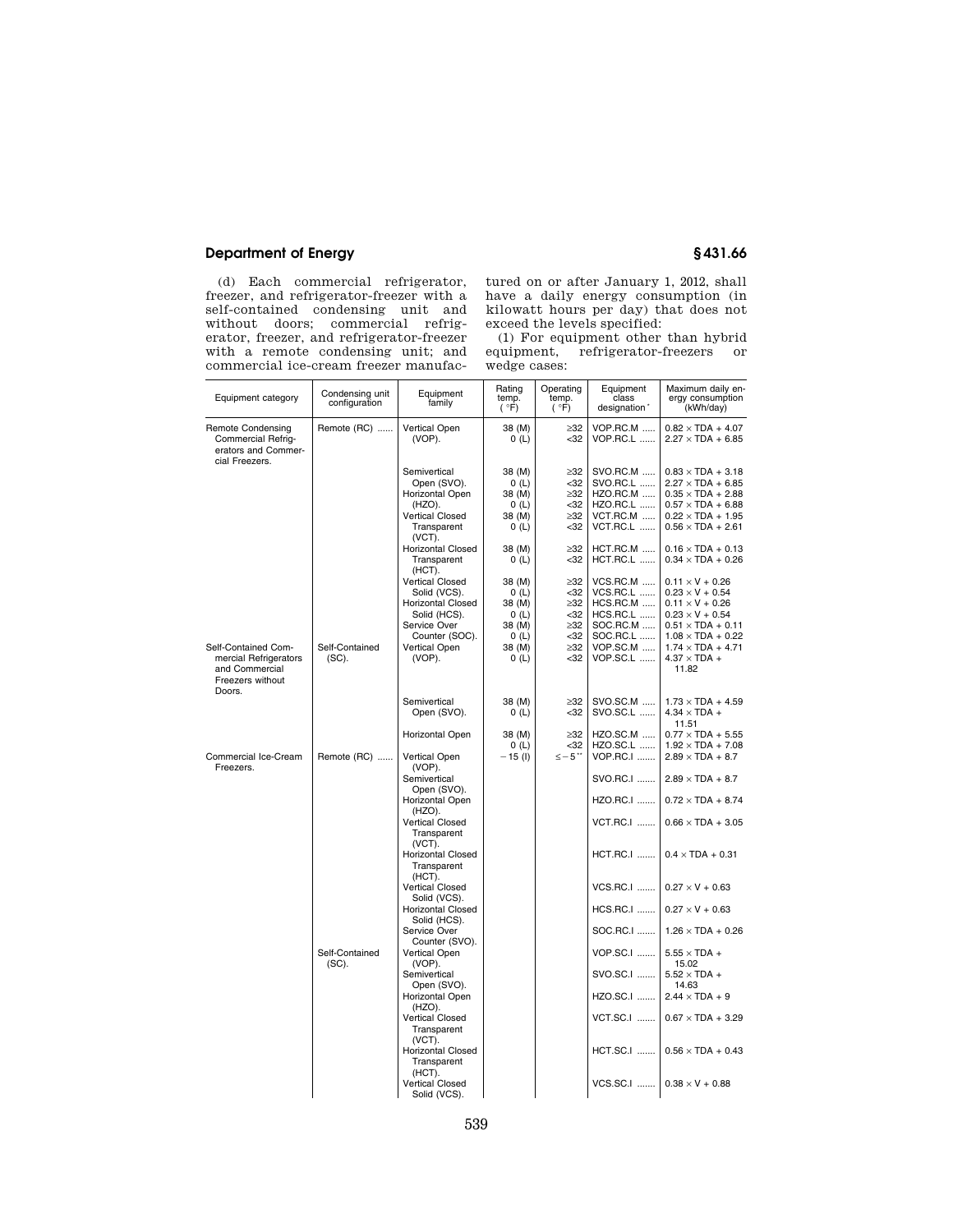# **§ 431.66 10 CFR Ch. II (1–1–12 Edition)**

| Equipment category | Condensing unit<br>configuration | Equipment<br>family                                                        | Rating<br>temp.<br>ີ°Fົ). | Operating<br>temp.<br>°F) | Equipment<br>class<br>designation* | Maximum daily en-<br>ergy consumption<br>(kWh/dav)             |
|--------------------|----------------------------------|----------------------------------------------------------------------------|---------------------------|---------------------------|------------------------------------|----------------------------------------------------------------|
|                    |                                  | <b>Horizontal Closed</b><br>Solid (HCS).<br>Service Over<br>Counter (SVO). |                           |                           | <b>HCS.SC.I </b>                   | $0.38 \times V + 0.88$<br>SOC.SC.I    1.76 $\times$ TDA + 0.36 |

The meaning of the letters in this column is indicated in the three columns to the left.

"Ice-cream freezer is defined in 10 CFR 431.62 as a commercial freezer that is designed to operate at or below  $-5$  °F ( $-21$ <br>
°C) and that the manufacturer designs, markets, or intends for the storing, displaying, or dis

(2) For commercial refrigeration equipment with two or more compartments (*i.e.*, hybrid refrigerators, hybrid freezers, hybrid refrigerator-freezers, and non-hybrid refrigerator-freezers), the maximum daily energy consumption (MDEC) for each model shall be the sum of the MDEC values for all of its compartments. For each compartment, measure the TDA or volume of that compartment, and determine the appropriate equipment class based on that compartment's equipment family, condensing unit configuration, and designed operating temperature. The MDEC limit for each compartment shall be the calculated value obtained by entering that compartment's TDA or volume into the standard equation in paragraph (d)(1) of this section for that compartment's equipment class. Measure the calculated daily energy consumption (CDEC) or total daily energy consumption (TDEC) for the entire case:

(i) For remote condensing commercial hybrid refrigerators, hybrid freezers, hybrid refrigerator-freezers, and non-hybrid refrigerator-freezers, where two or more independent condensing units each separately cool only one compartment, measure the total refrigeration load of each compartment separately according to the ARI Standard 1200–2006 test procedure (incorporated by reference, see §431.63). Calculate compressor energy consumption (CEC) for each compartment using Table 1 in ARI Standard 1200–2006 using the saturated evaporator temperature for that compartment. The CDEC for the entire case shall be the sum of the CEC for each compartment, fan energy consumption (FEC), lighting energy consumption (LEC), anti-condensate energy consumption (AEC), defrost energy consumption (DEC), and condensate evaporator pan energy consumption (PEC) (as measured in ARI Standard 1200–2006).

(ii) For remote condensing commercial hybrid refrigerators, hybrid freezers, hybrid refrigerator-freezers, and non-hybrid refrigerator-freezers, where two or more compartments are cooled collectively by one condensing unit, measure the total refrigeration load of the entire case according to the ARI Standard 1200–2006 test procedure (incorporated by reference, see §431.63). Calculate a weighted saturated evaporator temperature for the entire case by:

(A) Multiplying the saturated evaporator temperature of each compartment by the volume of that compartment (as measured in ARI Standard 1200–2006),

(B) Summing the resulting values for all compartments, and

(C) Dividing the resulting total by the total volume of all compartments.

Calculate the CEC for the entire case using Table 1 in ARI Standard 1200–2006 (incorporated by reference, see §431.63), using the total refrigeration load and the weighted average saturated evaporator temperature. The CDEC for the entire case shall be the sum of the CEC, FEC, LEC, AEC, DEC, and PEC.

(iii) For self-contained commercial hybrid refrigerators, hybrid freezers, hybrid refrigerator-freezers, and nonhybrid refrigerator-freezers, measure the TDEC for the entire case according to the ARI Standard 1200–2006 test procedure (incorporated by reference, see §431.63).

(3) For remote-condensing and selfcontained wedge cases, measure the CDEC or TDEC according to the ARI Standard 1200–2006 test procedure (incorporated by reference, see §431.63). The MDEC for each model shall be the amount derived by incorporating into the standards equation in paragraph